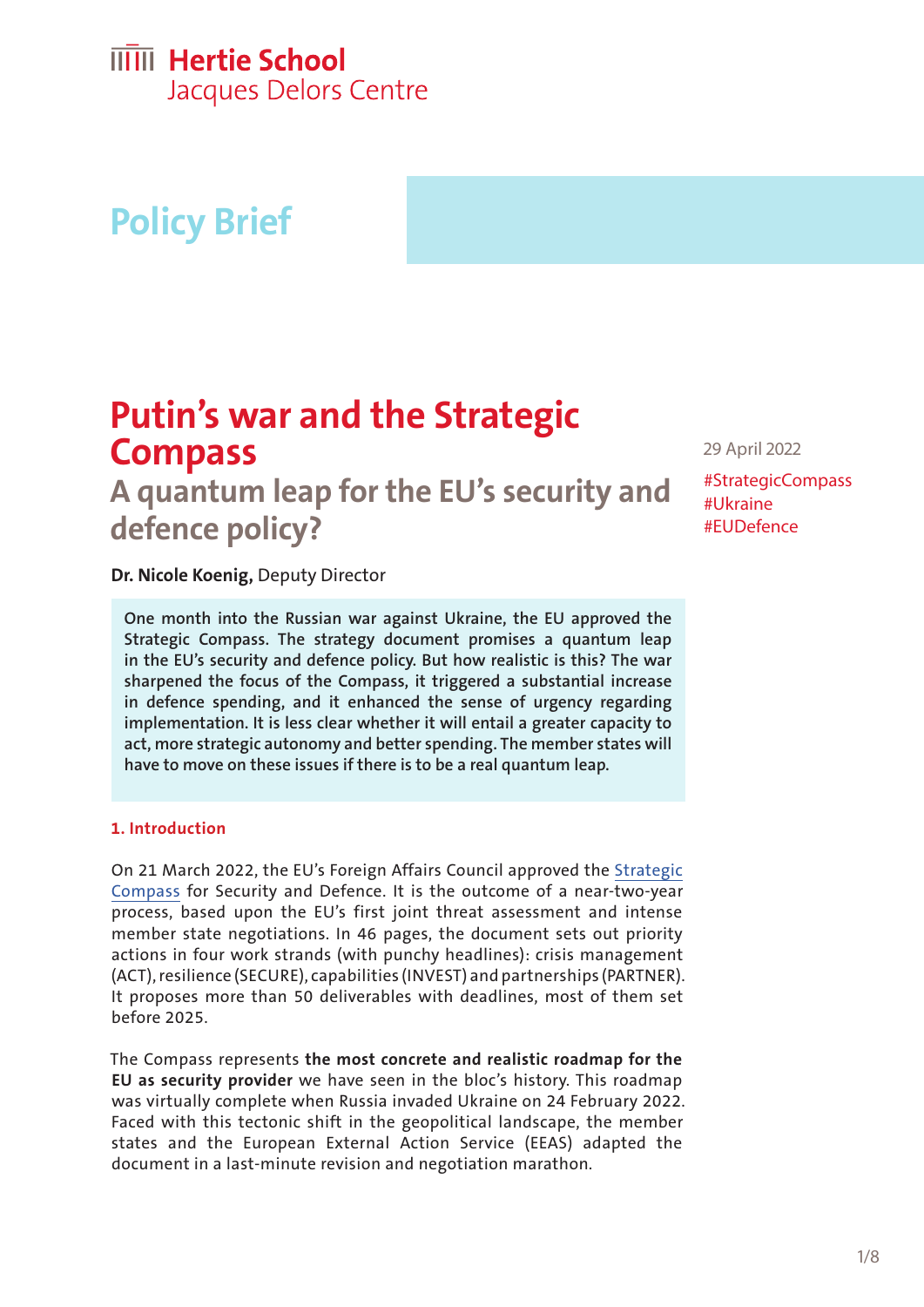This policy brief assesses whether the final document lives up to the quantum leap in the EU's security and defence policy it promises. It shows that the war changed the Compass in three ways: it sharpened the focus, it triggered a leap in European defence spending, and it enhanced the sense of urgency regarding implementation. However, a few things remain unaltered and at least **three fundamental questions remain**: First, to what extent will the proposed measures really increase the EU's ability and willingness to act. Second, will more defence investment also amount to better spending? Third, how much strategic autonomy will eventually come out the Compass? Filling the protracted gap between ambition and implementation in the EU's security and defence policy will require answers to these questions. The policy brief closes by proposing three core elements of such answers:

- The EU should give concrete meaning to strategic autonomy by specifying scenarios and political criteria for crisis management and mutual assistance.
- An increased use of the European Peace Facility should go hand in hand with a political concept, clearer criteria and measures to enhance legitimacy.
- The EU should reinforce compliance mechanisms to ensure that more spending also entails better spending.

#### **2. How Putin's war changed the Strategic Compass?**

The Strategic Compass is not an answer to the Russian invasion of Ukraine, and it was never going to be. In fact, there were discussions about postponing its adoption altogether. After all, its foundation, the joint threat analysis of November 2020, was largely outdated by February 2022. Moreover, there was concern that the publication of the Compass would be completely overshadowed by the war. At the same time, the Russian invasion underlined the need to strengthen the EU's ability to think and act more strategically in the security domain. The member states thus decided to follow through and adapt the document in a high-speed revision marathon. Comparing the initial draft and the final version, three changes stand out:

#### **More focus**

The war in Ukraine led to clearer priorities. Whereas the first draft started with geopolitical shifts and hybrid threats, the final version puts the return of war in Europe at its centre. Unsurprisingly, the **language on Russia has become much stronger**. While the initial draft suggested selective engagement with Moscow including cooperation on shared priorities such as combating climate change, the final document firmly condemns Russia's military aggression and commits the member states to defending the European security order. This reflects a much more unified threat perception among EU member states of Russia than in the previous two decades.

More generally, the war **reinforced the EU's focus on its (broader) neighbourhood and its role as a regional rather than a global security provider**. During the negotiations, some member states, notably France, pushed for a more global role including engagement in the Indo-Pacific. While the Indo-Pacific still features in the final document, the commitment to concrete operational engagement has been narrowed down to the north-western area of the Indian Ocean. Meanwhile, the EU's Eastern flank, including Georgia and Moldova as well as the Western Balkans, clearly moved up the priority list. The Compass thereby also reflects growing fears of a spill over from the war in Ukraine to the wider region.

The war also **intensified the focus of earlier drafts on hybrid and cyber threats**. After the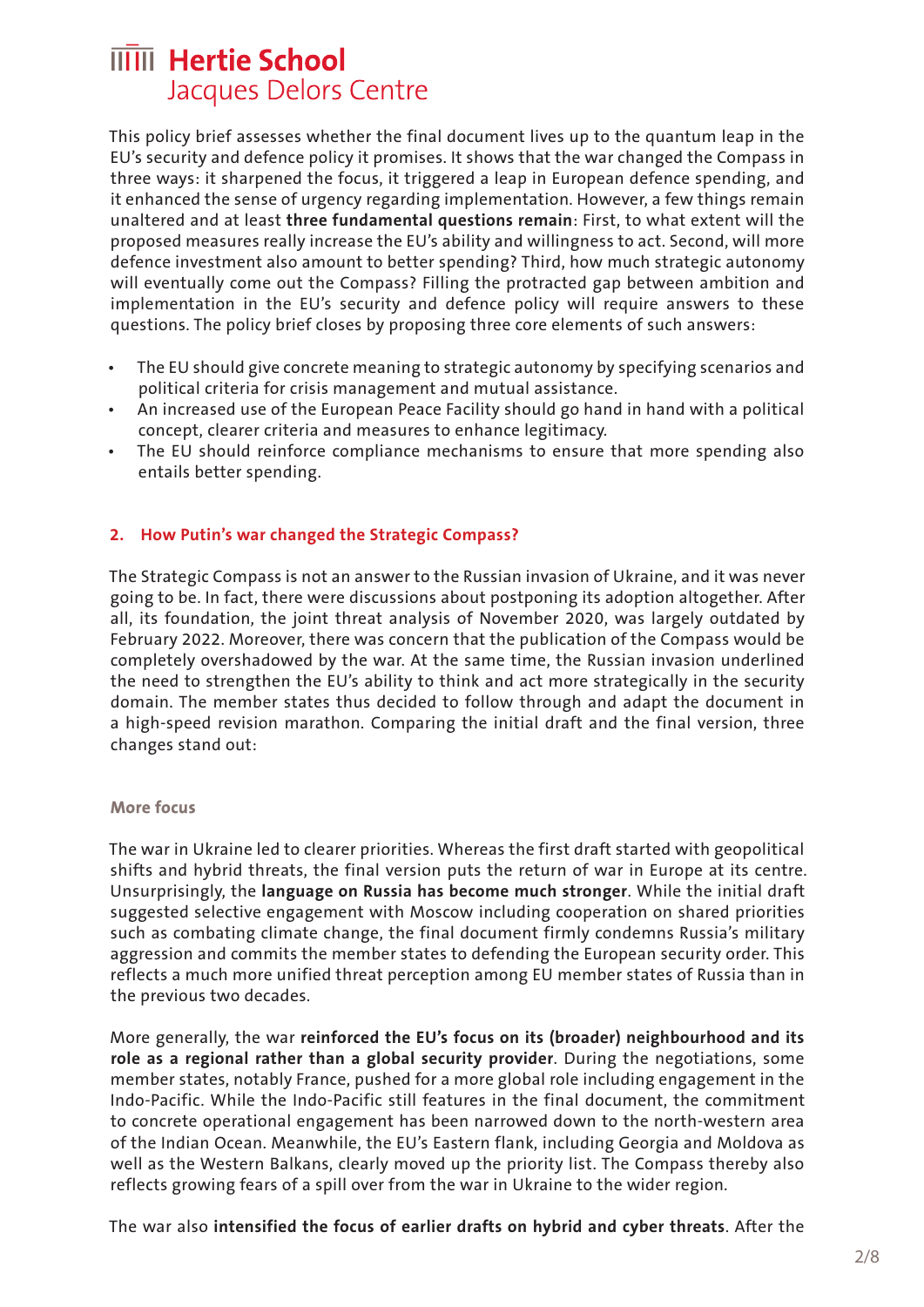EU's historic sanctions package against Russia, there were [warnings](https://hbr.org/2022/02/the-cybersecurity-risks-of-an-escalating-russia-ukraine-conflict) that Moscow would retaliate with hybrid and cyber-attacks. The enhanced risk of attacks under the threshold of NATO Art. 5 explains why the Compass mentions the word 'cyber' 81 times (originally 61). It also explains why the EU made the plans for a Hybrid Toolbox much more granular in the final version, stating that it should comprise "preventive, cooperative, stabilisation, restrictive and recovery measures, as well as strengthen solidarity and mutual assistance".

#### **More money**

The most visible impact of Russia's war on the EU's security and defence policy is the commitment to **"resolutely invest more and better in defence capabilities and innovative technologies"**. This pledge was agreed at the informal European Council [Summit](https://www.consilium.europa.eu/en/press/press-releases/2022/03/11/the-versailles-declaration-10-11-03-2022/) in Versailles on 10-11 March and then added to the Compass. The war will thus boost the trend of linear increases we have seen since the annexation of Crimea in 2014. Between February and March 2022, twelve EU member states announced increases in their defence budgets (see table 1) and more will follow. Germany's pledge to increase its expenditure to over 2%/GDP through a new €100 billion extra-budgetary fund is particularly noteworthy. If approved by the Bundestag, the fund would make Germany Europe's number one military spender and number three worldwide after the US and China.

| <b>Member state</b> | From (%/GDP)   | To (%/GDP)     | As of                 |
|---------------------|----------------|----------------|-----------------------|
| Belgium             | 1.3            | 1.5            | 2030                  |
| <b>Denmark</b>      | 1.5            | $\overline{2}$ | 2024                  |
| Estonia             | 2.3            | $> 2.5$        | 2023                  |
| Finland             | 2.1            | Ca. 2.4        | 2023                  |
| Germany             | 1.5            | > 2            | 2023                  |
| Italy               | 1.4            | 2              | 2028                  |
| Lithuania           | 2              | 3              | 2023                  |
| Latvia              | 2.3            | 2.5            | 2025                  |
| Poland              | 2.1            | 3              | 2023                  |
| Romania             | $\overline{2}$ | 2.5            | 2023                  |
| Spain               | 1.4            | $\overline{2}$ | "in the coming years" |
| Sweden              | 1.3            | $\overline{2}$ | <b>ASAP</b>           |

**Table 1: Announced defence spending increases (24 February-31 March 2022)**

*Source: Various, including [breakingdefense.com,](https://breakingdefense.com/2022/03/seven-european-nations-have-increased-defense-budgets-in-one-month-who-will-be-next/) percentage points rounded to one digit*

The Compass also emphasises **better spending**. It calls on member states to coordinate their plans for increased expenditure by mid-2022. It tasks the Commission and the European Defence Agency (EDA) with producing an analysis of collective gaps in defence investment by mid-May 2022. The Compass also vaguely speaks of an increase of the European Defence Fund (EDF), stating that "we should be prepared to match the increased ambition at Union level with the adequate long term financial weight of the European Defence Fund". In addition, it suggests further incentives for collaborative spending such as a VAT waiver for the procurement of jointly developed capabilities and easier access to private funding, inter alia through the European Investment Bank.

Finally, the war in Ukraine is **a watershed moment for the European Peace Facility** (EPF), an extra-budgetary instrument worth €5.6 billion (2021-7), allowing the EU to *inter alia*  reimburse the delivery of weapons to third states. The instrument is extrabudgetary as the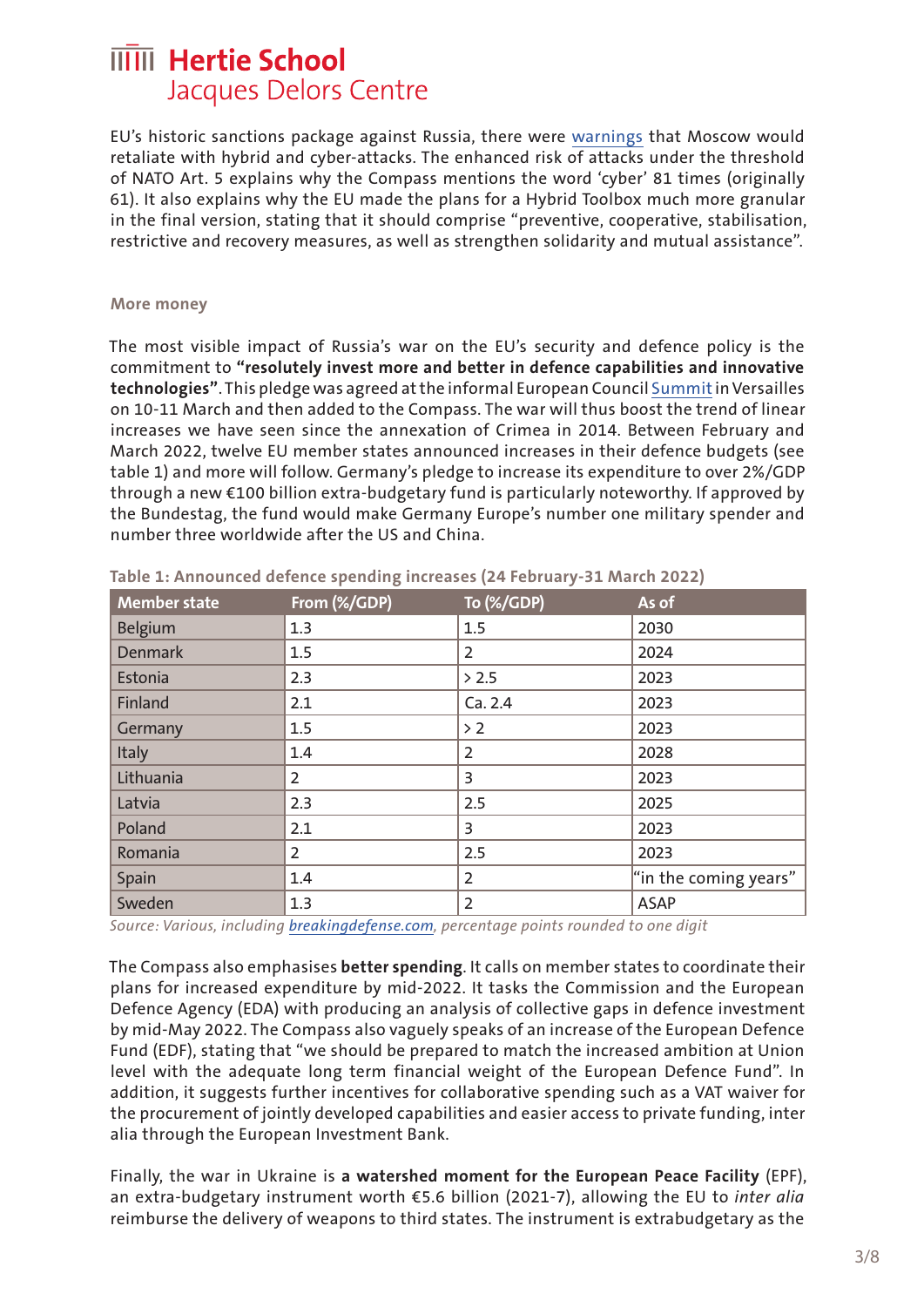Treaties prohibit the use of the regular multi-annual financial framework for activities with military and defence implications. The **speed and scale with which the EU deployed this new instrument was staggering**. Four days after the Russian invasion, the Council agreed to provide €500 million for the supply of lethal (€450 million) and non-lethal (€50 million) material to Ukraine. On 23 March and on 13 April, the Council added two more packages of €500 million, thereby tripling the Instrument's initial ceiling for 2022. The magnitude of the shift becomes clear when considering that it took the EU a large part of last year to agree a €31 million EPF package for Ukraine over three years.

Building on the Ukrainian example, **the Compass underlines the intention to increasingly use the EPF**, including in crisis areas, to support a country to "defend its territorial integrity and sovereignty and protect the civilian population from an unprovoked and unjustified aggression". This is a significant step towards a more unified EU strategic culture, particularly for countries such as Germany, Finland and Sweden, which had hitherto rejected the delivery of weapons to crisis areas.

#### **More urgency**

Overall, the war heightened the sense of urgency at hand. While the initial draft spoke of the need for a "step change" in the EU's security and defence policy, the final version promises a "**quantum leap**". It stresses that **implementation should start immediately**. While the time horizon is five to ten years, more than half of the Compass deliverables are due by 2022 and virtually none post 2025. Among them is the review of the now outdated Joint Threat Analysis and the commitment to update it at least every three years. Another relevant example is the commitment to "immediately" speed up efforts to enhance military mobility, i.e., to facilitate the movement of military and dual-use goods across the continent. While these initiatives date back to 2017, the logistical challenges of moving weapons to Ukraine underline their practical relevance and urgency.

#### **3. Three questions for implementation**

Whether or not the Compass will lead to a quantum leap in the EU's security and defence policy depends entirely on its implementation. In the past two decades, this policy area has suffered from a chasmic gap between ambition and implementation. The sharpened priorities, enhanced means and greater sense of urgency could provide the necessary push to narrow the gap. Even so, three key questions remain unanswered.

#### **More capacity to act?**

The underlying aim of the Compass is to enhance the EU's "capacity and willingness to act". At the same time, it **underlines that unanimous decision-making will remain the norm**  for decisions with military and defence implications. The only deviation from this norm in the Compass is Art. 44 TEU, which allows member states to unanimously entrust a CSDP mission or operation to a group of member states, which then decide among themselves on its implementation. While the exact modalities are to be decided by 2023, the Compass underlines that Art. 44 operations should be under the "political oversight" of the Council. A tight political corset would, however, curtail the room for manoeuvre of such EU coalitions of the willing, thereby rendering them less attractive.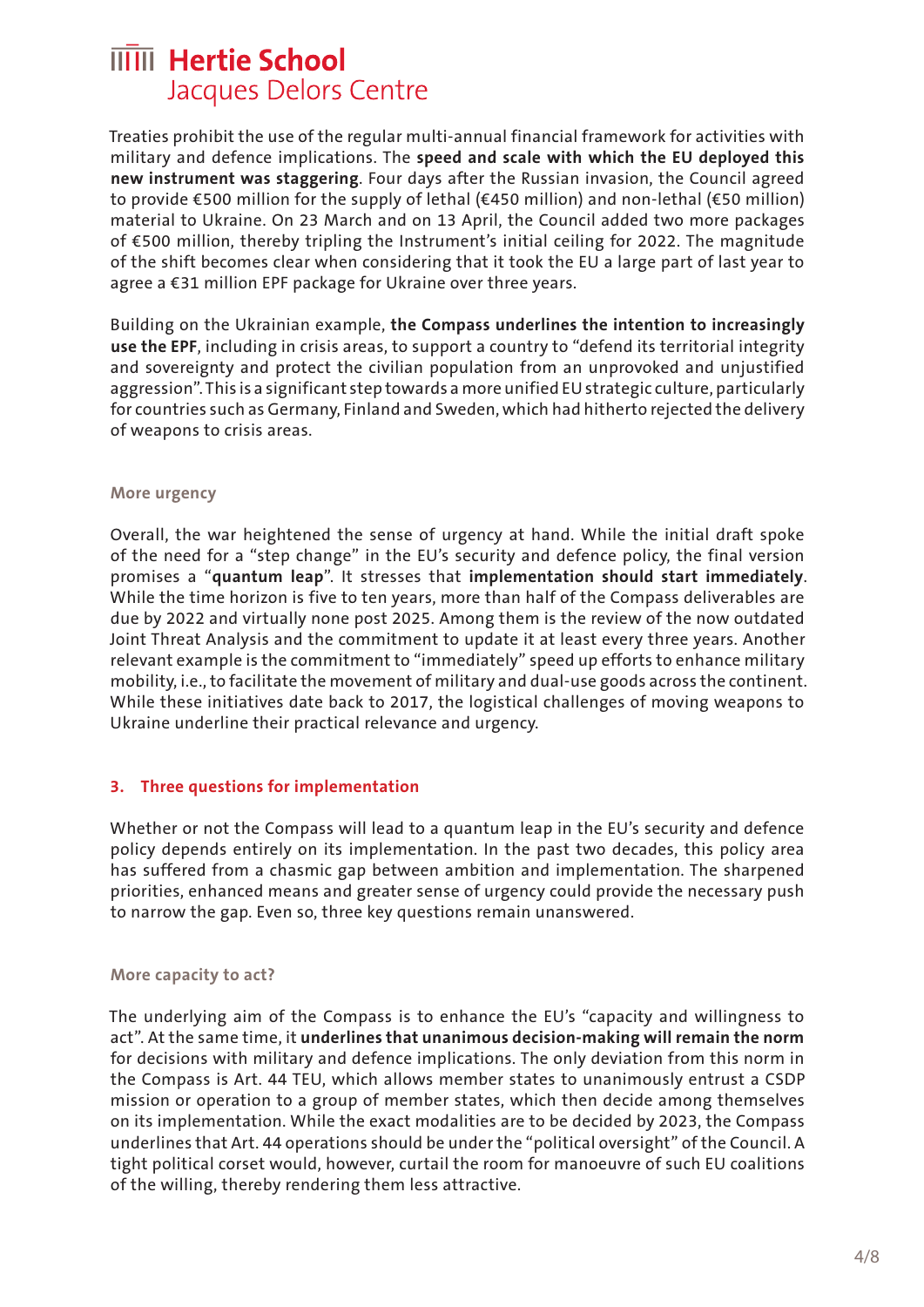The **EU's capacity to act militarily will thus continue to depend on the political willingness of all member states**. One could argue that the Ukrainian case shows that they can rapidly agree on military measures. However, this case is more like a one-off: it is a situation with clear aggression inflicted on an EU partner, direct threats to EU member states, immediate consequences for them (e.g., massive refugee flows), and a united West led by a pro-European US President. It is hard to imagine that a more distant crisis, in Africa say, with more disparate member state interests and threat perceptions and a disengaged US would trigger a comparable degree of EU unity. At the very least, this has rarely been on display in the past and negative experiences with Libya, Afghanistan and, more recently, Mali are no help here. The war in Ukraine could, in fact, further reduce the willingness of war-weary public opinion to back military EU operations in the broader neighbourhood.

Against this backdrop, the EU could opt for an **increased use of the EPF as an alternative to operational engagement**. This would solidify an existing trend towards taking on the role of an enabling security provider. However, there are reasons why weapon deliveries to crisis areas have been a red line for a swathe of EU member states in the past. In the Ukrainian case, controversy flared up when EU High Representative Josep Borrell [prematurely](https://www.politico.eu/article/eu-borrell-military-spend-momentum-false-step/)  announced that the EPF would also fund the delivery of fighter jets, a statement he later had to withdraw. The Ukrainian case is special, both in terms of the need for speed and the risk of escalation. The Russian Foreign Minister explicitly [accused](https://www.reuters.com/world/russia-says-western-weapons-ukraine-legitimate-targets-russian-military-2022-04-25/) Western nations of engaging in a proxy war with Russia and warned them against the risk of nuclear conflict. However, other contexts could be equally or even more controversial. If weapons end up in the wrong hands or if recipients use them to violate human rights, the EU's credibility as a peace project and normative power would be severely damaged. So, it's open to serious question whether and how far the Ukrainian case will ever be replicated.

#### **More strategic autonomy?**

The Compass carefully avoids the notion of strategic autonomy, which figures just once in the entire text. Considering the [controversy](https://www.delorscentre.eu/en/publications/detail/publication/default-f0d46889ce) attached to the very concept, this was a wise choice. Even so, the underlying question remains: What should the EU be able to do autonomously when and if partners (above all the US and NATO) choose not to engage. The Compass does not provide a clear-cut answer.

While it underlines NATO's primacy in the field of collective defence, it is vague on the EU's role in crisis management and in protecting its citizens. It provides a **roadmap for the development of the EU's crisis management toolbox but is agnostic on its political aims**. It thus proposes a new EU Rapid Deployment Capacity (RDC) that should "initially focus on rescue and evacuation operations, as well as the initial phase of stabilisation operations". However, it does not say what comes later and whether or under which circumstances the EU would be willing to engage on its own in more robust military operations.

Against the backdrop of the war in Ukraine and repeated Russian threats directed towards member states, it is noteworthy that the Compass **does not include any substantive appreciation or concretization of the EU's mutual assistance clause** (Art. 42.7 TEU). Ahead of the Versailles Summit in March 2022, non-NATO EU members Sweden and Finland wrote a [letter](https://valtioneuvosto.fi/en/-/10616/prime-ministers-of-finland-and-sweden-stress-role-of-eu-as-security-provider) asking for such an appreciation to underline that the EU is also a security community. The Versailles [Communiqué](https://www.consilium.europa.eu/en/press/press-releases/2022/03/11/the-versailles-declaration-10-11-03-2022/) merely mentions the clause without qualification. In the Compass, the most explicit reference can be found in relation to cyber solidarity. However, it is ambiguous about how Art. 42.7 TEU might dovetail or not with NATO Art. 5 in case of a massive cyber-attack. The fact that Finland and Sweden will likely apply for NATO membership after decades of non-alignment underlines the vagueness of the Compass on this key security aspect.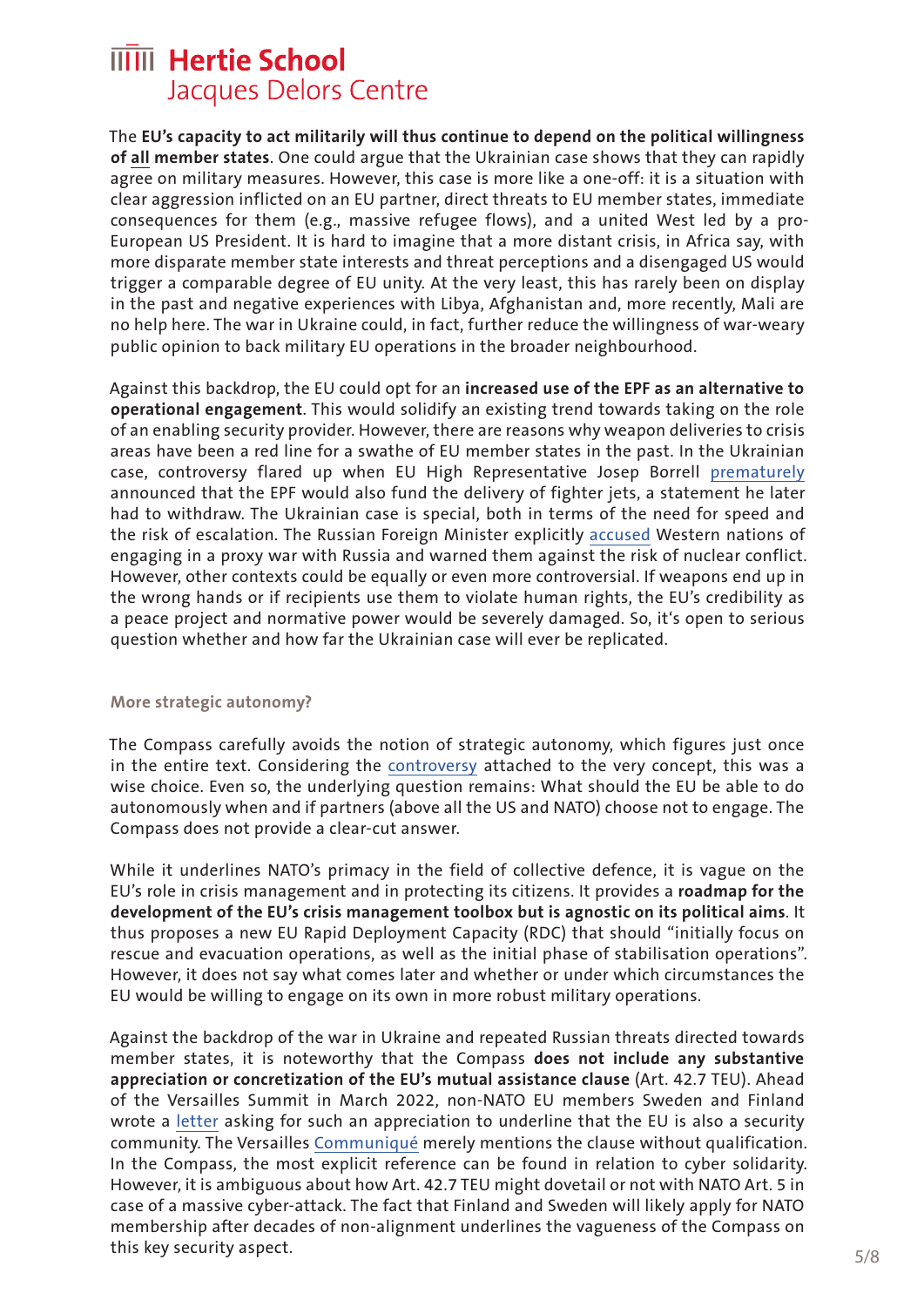More broadly, **it is unclear how EU-NATO cooperation should be deepened**. The Compass promises to "further strengthen, deepen and expand our strategic partnership, political dialogue and cooperation with NATO across all agreed areas of interaction, including new key work strands such as resilience, emerging disruptive technologies, climate and defence and outer space". It ambitiously suggests *shared* situational awareness, *joint* foresight exercises and *joint* and inclusive exercises. These steps would be real game changers, but they hinge on the ability to share confidential information, which continues to be blocked by Turkey on the one hand, and Cyprus and Greece on the other. The Compass is silent on these impasses and on how to circumvent them. The question is then whether the third EU-NATO Joint Declaration due in June 2022 can deliver anything more than symbolic fine words and yet more staff-to-staff cooperation.

#### **More coordinated spending?**

**Spending more on defence does not automatically mean spending better**. There is a risk of a ´reverse post-2008 scenario' when the member states engaged in uncoordinated defence budget cuts. We could now face uncoordinated increases, focused on national priorities, leading to unnecessary duplication. A look at the member states' compliance with EU spending objectives in the past six years is troubling in this regard. While defence spending has been on the rise and despite the clear focus of the EU's defence initiatives on increasing collaboration, the share of joint investment dropped. The share of collaborative defence procurement dropped from 21% in 2016 to a low of [11%](https://eda.europa.eu/docs/default-source/brochures/eda---defence-data-report-2019-2020.pdf) in 2020 and the share of collaborative investment in Research &Technology decreased from [13% in 2015 to 6%](https://eda.europa.eu/docs/default-source/brochures/eda---defence-data-report-2019-2020.pdf) in 2020.

While the Commission/EDA report on collective investment gaps scheduled for mid-May 2022 is an important Compass deliverable, it could suffer the same fate as the EDA's [CARD](https://eda.europa.eu/docs/default-source/reports/card-2020-executive-summary-report.pdf)  [Report of 2020](https://eda.europa.eu/docs/default-source/reports/card-2020-executive-summary-report.pdf). The latter highlighted collective priorities and gaps, but also found that national defence plans up to the mid-2020s excluded them. This is worrying considering that the deadline the Compass sets for compliance with PESCO's more binding commitments is 2025. A vague call on the member states to exchange views "on national objectives on increased and improved defence spending" fails to pass muster.

#### **4. Conclusion and recommendations**

Putin's ruthless military invasion shows that the EU needs to learn the language of power sooner rather than later. The sharpened vocabulary in the Compass is a good starting point. However, as shown above, more focus, money and urgency does not automatically lead to a greater capacity to act, more autonomy, let alone better spending. The real work on narrowing the gap between ambition and reality simply starts now and the following steps should be considered in the coming months.

#### **Concretise the meaning of strategic autonomy**

The EU should immediately start to **spell out what strategic autonomy means**. The development of operational scenarios for EU crisis management will be crucial in this regard. This task is a political one, not one to be left to planners at the strategic level. The development of scenarios should start with what an early scoping paper for the Compass called a "strategic view on CSDP operational engagement towards a 'security belt' around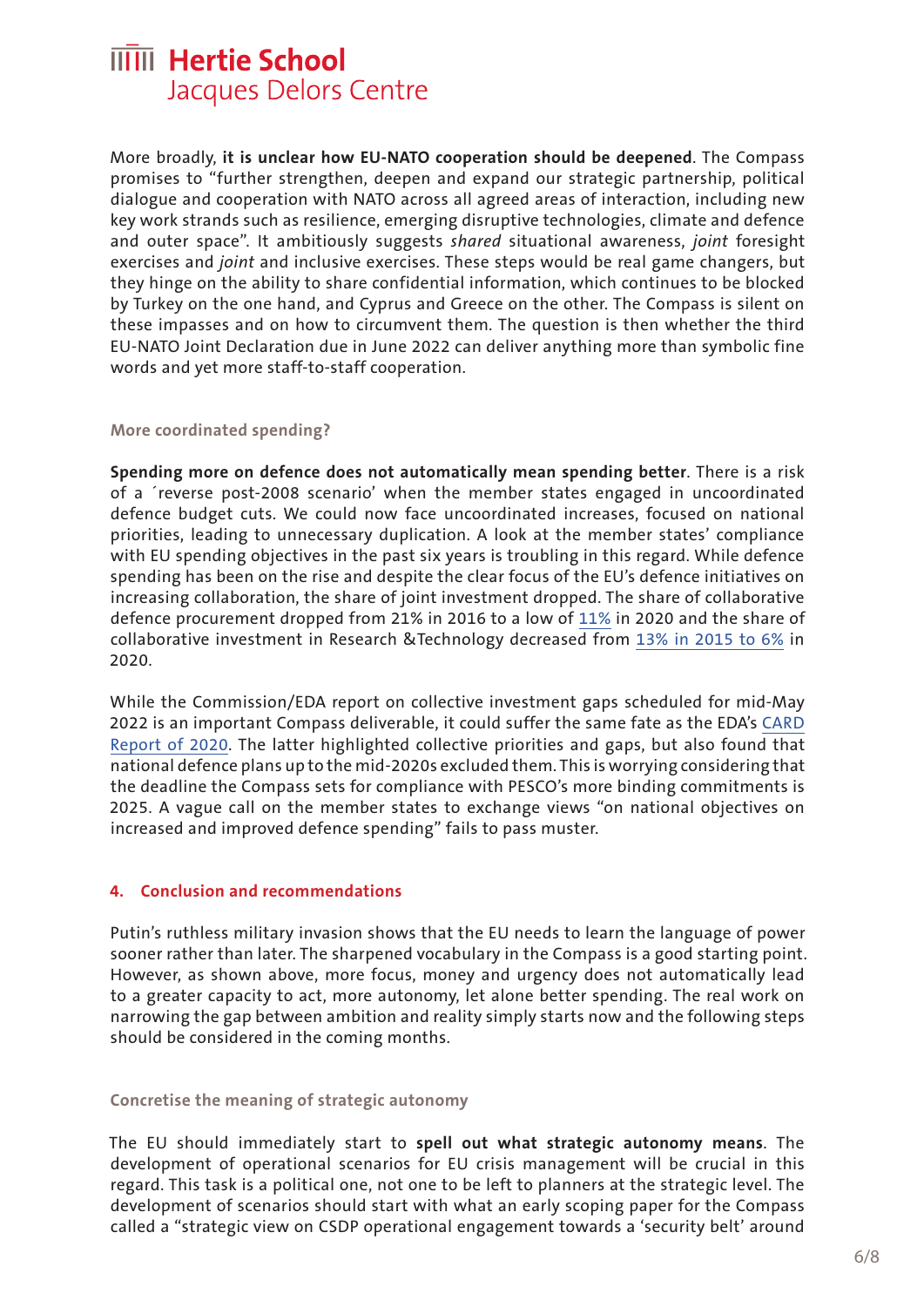Europe". The definition of "political interests for interventions" (in the same paper) will be key. This is a precondition for speaking the language of power. Speaking it together and with one voice means that this discussion must take part at the level of member states, notably Germany, which is developing its own national security strategy in the coming months.

Concretising strategic autonomy should also include **specifying the value and implementation of Art. 42.7 TEU**. Even if Finland and Sweden were to join NATO in the coming weeks, questions on the concrete meaning of the EU as a security community will have to be answered, not least for the remaining non-NATO EU members. The first and only time the clause was invoked was by France in 2015 after the terrorist atrocities in Paris. The French government then asked other member states to provide military support in other crisis areas, notably the Sahel. Support measures varied greatly in nature and scale. The first use of the clause underlines the need for a clarification of its implementation. The EU should clarify how an "armed attack" on the territory of a member state is defined and to what extent this includes terrorist and hybrid attacks. It should also spell out what the "obligation of aid and assistance by all the means" in the power of the member states entails and specify response options. Clarification may well be controversial, but it is also highly relevant if not unavoidable with a view to future EU enlargement – including a potential membership perspective for Ukraine.

#### **Learn the lessons from the EPF's watershed moment**

Ukraine may have been a watershed moment for the EPF, but the issue must be treated with care. Any increased use of the EPF would presuppose a larger financial envelope than the €5.6 billion currently foreseen until 2027. A larger budget and more frequent deployment should go hand in hand with a **political vision and new mechanisms to ensure legitimacy and accountability**. The Council should review the criteria for the delivery of weapons along with the new operational scenarios for crisis management. It is important to rethink these aspects in tandem as they could either dovetail or become alternative poles for engagement in future.

To give this off-budget instrument greater legitimacy, **the European Parliament should be involved in the decision-making process**. It should be presented with a detailed risk assessment before any decision to deliver weapons and the opportunity to provide its own input. In addition, the EU should boost the respective [personnel and expertise](https://www.investigate-europe.eu/en/2022/european-peace-facility-controversy/) within the European External Action Service to allow for systematic post-shipment monitoring. This could be complemented with an EU [platform](https://www.bicc.de/uploads/tx_bicctools/BICC_Policy_Brief_06_2020_e.pdf) allowing the affected population in recipient countries to file complaints.

#### **Ensure compliance with common spending objectives**

Considering past failures to fulfil EU spending objectives there is a very strong case for **reinforcing compliance mechanisms**. The member states should commit to translating the findings of the Commission/EDA report into national implementation plans. Such plans already exist in the framework of PESCO. However, as the Council noted in the [PESCO](https://www.pesco.europa.eu/wp-content/uploads/2020/07/2020-06-15-Council-Recommendation-assessing-the-progress-made-to-fulfil-commitments-in-PESCO.pdf)  [progress report of 2020](https://www.pesco.europa.eu/wp-content/uploads/2020/07/2020-06-15-Council-Recommendation-assessing-the-progress-made-to-fulfil-commitments-in-PESCO.pdf), they lacked granularity, a forward-looking dimension and political oversight. The new annual Defence Ministerial meeting should become the venue for an **intergovernmental peer review mechanism** based on upgraded national implementation plans. The plans should include a forward-looking section, outlining how member states intend to meet PESCO's more binding commitments.